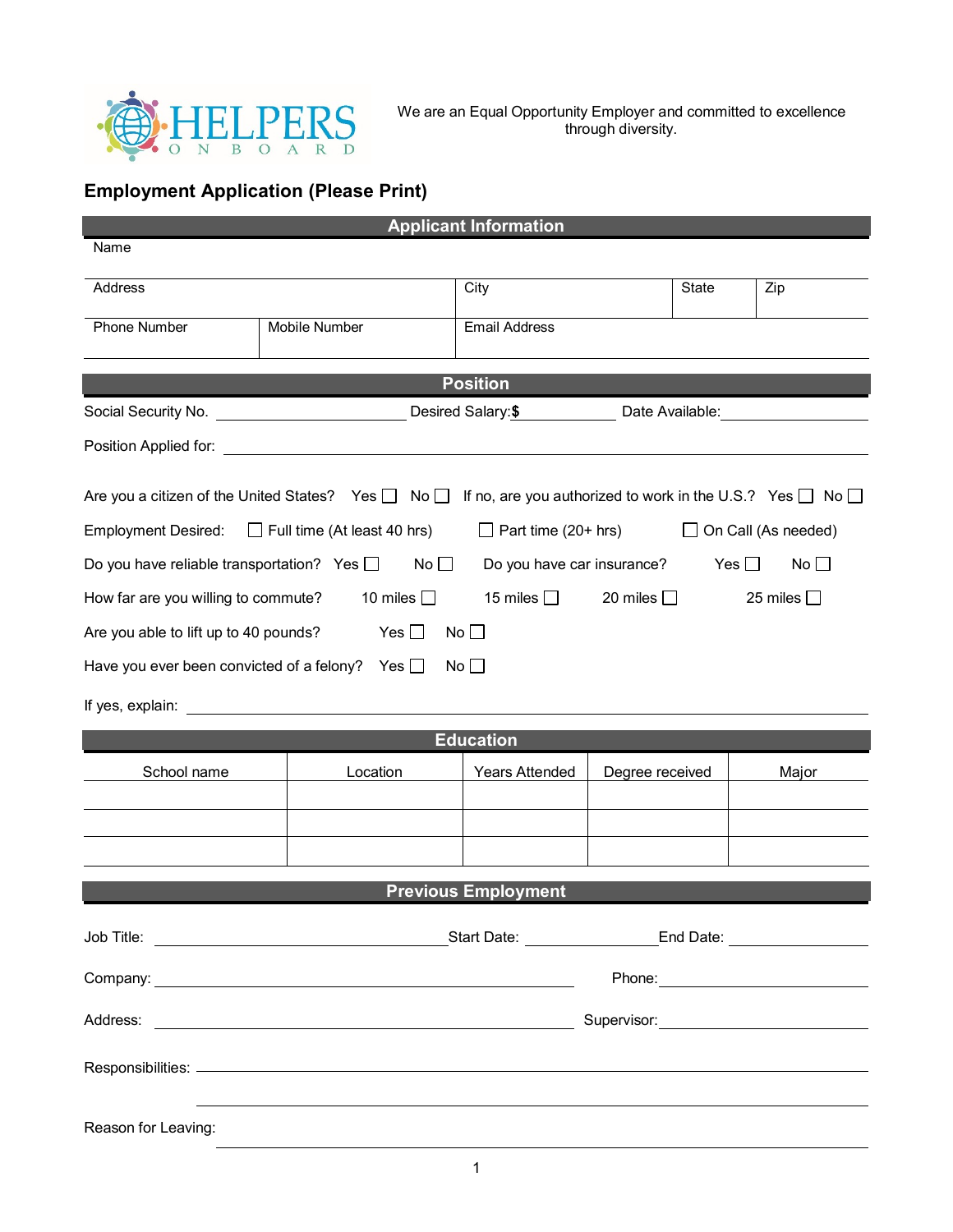| Reason for Leaving: |                                                        |                                                                                                                                                                                                                                |  |
|---------------------|--------------------------------------------------------|--------------------------------------------------------------------------------------------------------------------------------------------------------------------------------------------------------------------------------|--|
|                     |                                                        |                                                                                                                                                                                                                                |  |
|                     |                                                        |                                                                                                                                                                                                                                |  |
|                     |                                                        |                                                                                                                                                                                                                                |  |
|                     |                                                        |                                                                                                                                                                                                                                |  |
| Reason for Leaving: |                                                        |                                                                                                                                                                                                                                |  |
|                     | References (Please list three professional references) |                                                                                                                                                                                                                                |  |
|                     |                                                        | Relationship: _____________________                                                                                                                                                                                            |  |
|                     |                                                        | Phone: _______________________                                                                                                                                                                                                 |  |
|                     |                                                        |                                                                                                                                                                                                                                |  |
|                     |                                                        | Relationship: ______________________                                                                                                                                                                                           |  |
|                     |                                                        | Phone: <u>_____________________</u>                                                                                                                                                                                            |  |
|                     |                                                        |                                                                                                                                                                                                                                |  |
| Full Name:          |                                                        | Relationship: <b>Example</b>                                                                                                                                                                                                   |  |
| Company:            |                                                        | Phone: and the state of the state of the state of the state of the state of the state of the state of the state of the state of the state of the state of the state of the state of the state of the state of the state of the |  |
|                     |                                                        |                                                                                                                                                                                                                                |  |
|                     | <b>Disclaimer and Signature</b>                        |                                                                                                                                                                                                                                |  |

*I certify that my answers are true and complete to the best of my knowledge.* 

*If this application leads to employment, I understand that false or misleading information in my application or interview may result in my release.*

Signature: Date: